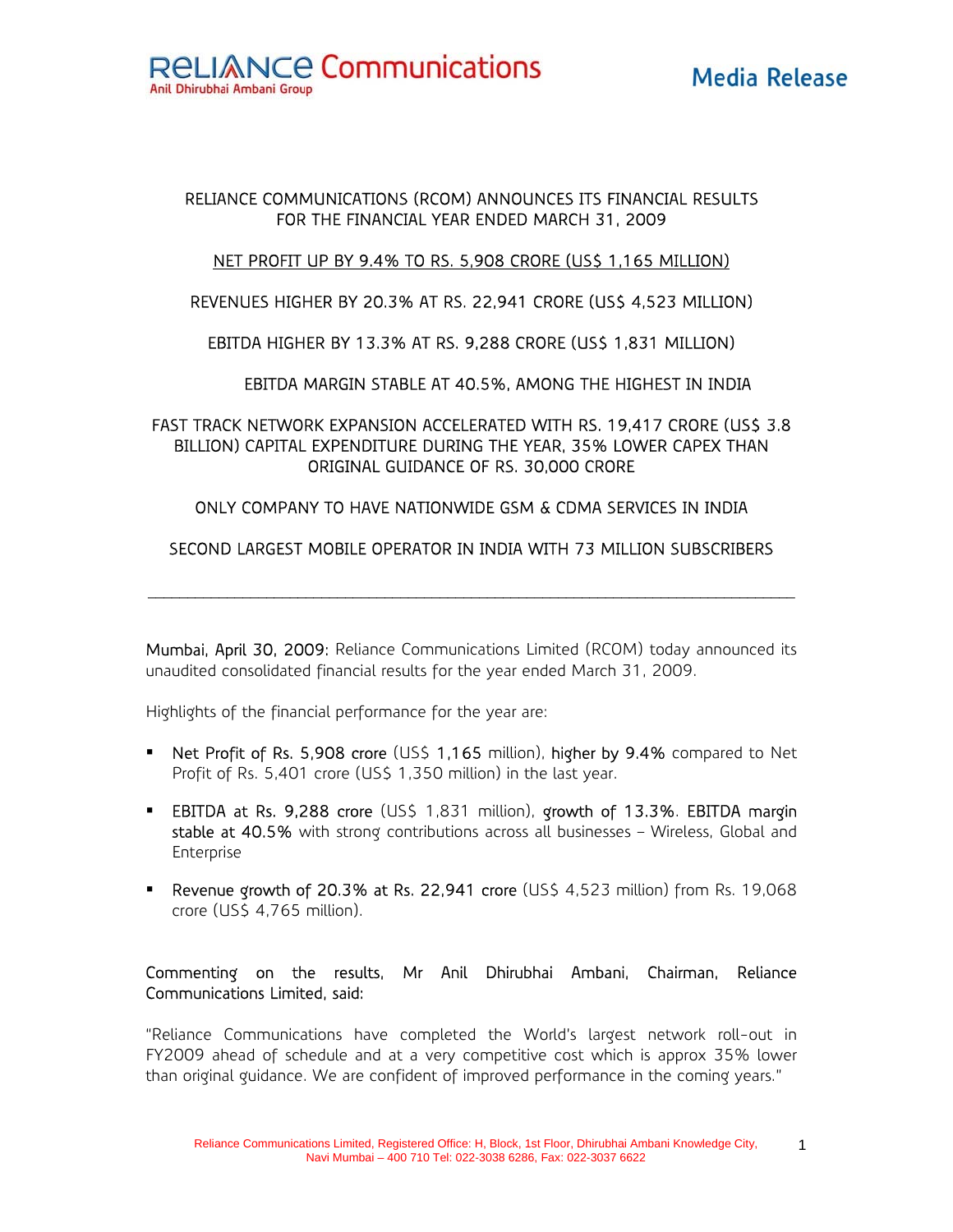# CORPORATE DEVELOPMENTS

### ■ RCOM launched its GSM services all over India

RCOM announced the world's largest customer experience program and launched GSM services in 11,000 towns all over India. RCOM has launched its GSM services in just 11 months from the receipt of start-up GSM spectrum in January 2008. RCOM added over 11.3 mn wireless subscribers during the quarter, an increase of 110% compared to the previous quarter and also increased its town coverage from 11,000 to 20,000 in just 3 months.

RCOM GSM is the state of the art next generation network with digital voice clarity and India's first nationwide enhanced EDGE network for fast internet access. RCOM GSM will also offer widest R-World mobile content offering entertainment, music, news, cricket, bollywood, maps and search and one-click set-up and access to email and social networking offering communication convenience of a PC.

### RCOM announced India's fastest internet service "Netconnect Broadband Plus"

RCOM recently rolled-out its fastest internet service "Broadband Plus" with the downlink speed of upto 3.1 Mbps which is 30% faster than any other wireless broadband offering. This makes Netconnect Broadband Plus best suited for video streaming, video surveillance, rich media content & superior Internet browsing. Netconnect Broadband Plus service will be available in 35 major cities with seamless handover to high speed 1x service covering 20,000 towns and 4.5 lakh villages as well as all major road and rail routes across the country covering 99% of India's Internet population.

### Acquisition of Global Managed Network Services provider VANCO Group

Reliance Globalcom, subsidiary of RCOM, signed an agreement to acquire Global Managed Network Services provider VANCO Group who have strong presence in developed markets with the annual revenue of US\$ 365 mn (Rs. 1,550 cr) through secure long-term contracts with large enterprise customers. VANCO have over 220 MNC customers which includes AVIS, British Airways, Siemens and Virgin Megastores. VANCO's services are available in over 40,000 locations across 163 countries. 90% of VANCO's revenue is from developed markets like UK, US, France and Germany.

FLAG's reach & capacity along with VANCO's long-term relationships & expertise would be a perfect combination to offer high margin value-added services to enterprise customers.

# Reliance launched BIG TV, added 1.4 million DTH subscribers

RCOM launched its DTH services "BIG TV" in August 2008. Within 90 days of launch, BIG TV acquired over 1 million subscribers. This is the fastest ramp up ever achieved by any DTH operator in the world. BIG TV would be tapping into the existing customer base of Reliance ADA Group companies to rapidly gain market share. The subscribers can enjoy over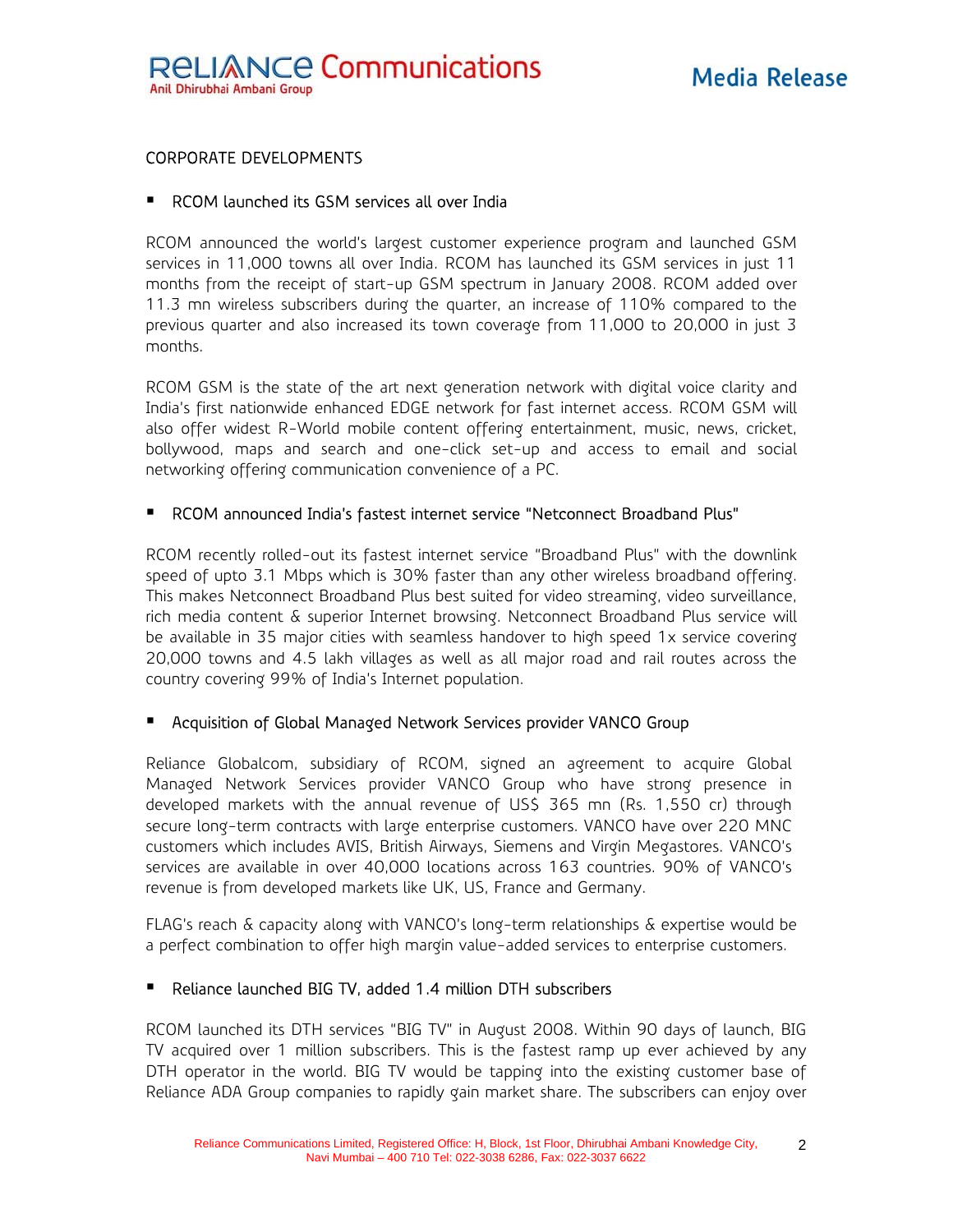200 channels, 32 on-demand channels, which is highest in the industry. The product is available in 1 lakh retail outlets across 6,500 towns.

#### **RCOM repurchased its FCCBs at a discount**

RCOM has repurchased its zero coupon Foreign Currency Convertible Bonds (FCCBs) with face value of US\$ 64.7 million (approx Rs. 320 crore) in different tranches at a discount to their face value.

#### About Reliance Communications

Reliance Communications Limited founded by the late Shri Dhirubhai H Ambani (1932-2002) is the flagship company of the Reliance Anil Dhirubhai Ambani Group. The Reliance Anil Dhirubhai Ambani Group currently has a net worth in excess of Rs. 63,000 crore (US\$ 14 billion), cash flows of Rs. 12,000 crore (US\$ 3 billion), net profit of Rs. 8,000 crore (US\$ 2 billion) and zero net debt.

Reliance Communications is India's foremost and truly integrated telecommunications service provider. The Company, with a customer base of over 77 million including over 2 million individual overseas retail customers, ranks among the Top 10 Telecom companies in the world by number of customers in a single country. Reliance Communications corporate clientele includes 2,100 Indian and multinational corporations, and over 800 global, regional and domestic carriers.

Reliance Communications has established a pan-India, next generation, integrated (wireless and wireline), convergent (voice, data and video) digital network that is capable of supporting best-of-class services spanning the entire communications value chain, covering over 20,000 towns and 450,000 villages. Reliance Communications owns and operates the world's largest next generation IP enabled connectivity infrastructure, comprising over 175,000 kilometers of fibre optic cable systems in India, USA, Europe, Middle East and the Asia Pacific region.